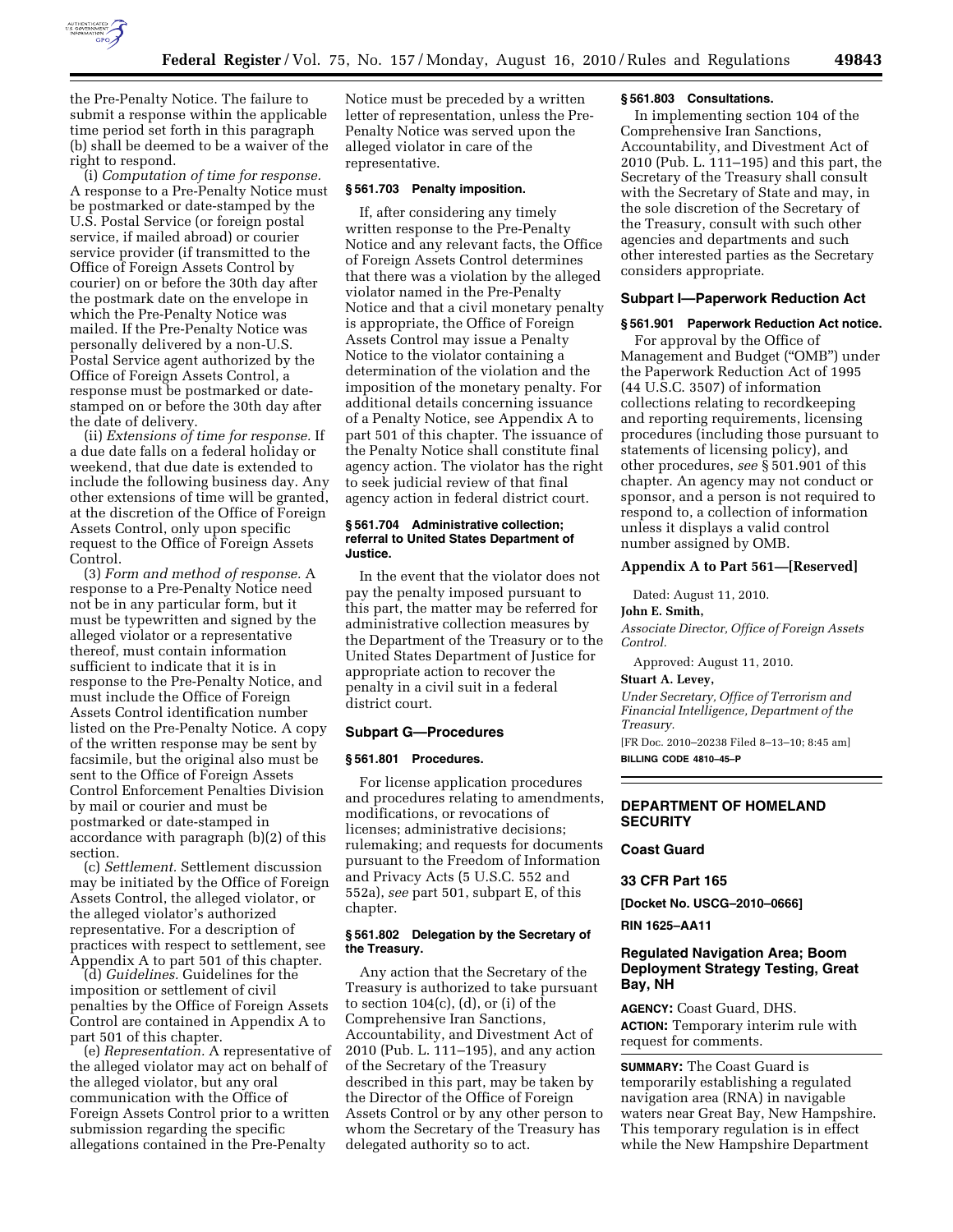of Environmental Services (NHDES) conducts boom deployments to test the effectiveness of oil spill response strategies, and is necessary to ensure the safety of exercise participants and the maritime public from hazards associated with the boom deployment exercise. While the RNA is in effect, all vessels must transit at bare steerageway and comply with directions from the Captain of the Port.

**DATES:** This rule is effective from August 16, 2010 through October 31, 2010. Comments and related material must reach the Coast Guard on or before September 15, 2010.

**ADDRESSES:** You may submit comments identified by docket number USCG– 2010–0666 using any one of the following methods:

(1) *Federal eRulemaking Portal: <http://www.regulations.gov>*.

(2) *Fax:* 202–493–2251.

(3) *Mail:* Docket Management Facility (M–30), U.S. Department of Transportation, West Building Ground Floor, Room W12–140, 1200 New Jersey Avenue, SE., Washington, DC 20590– 0001.

(4) *Hand delivery:* Same as mail address above, between 9 a.m. and 5 p.m., Monday through Friday, except Federal holidays. The telephone number is 202–366–9329.

To avoid duplication, please use only one of these four methods. See the ''Public Participation and Request for Comments'' portion of the

**SUPPLEMENTARY INFORMATION** section below for instructions on submitting comments.

**FOR FURTHER INFORMATION CONTACT:** If you have questions on this temporary interim rule, call or e-mail Lieutenant Commander David Sherry, Response Department at Coast Guard Sector Northern New England; telephone 207– 741–5492, email

*[David.M.Sherry@uscg.mil](mailto:David.M.Sherry@uscg.mil)*. If you have questions on viewing the docket, call Renee V. Wright, Program Manager, Docket Operations, telephone 202–366– 9826.

#### **SUPPLEMENTARY INFORMATION:**

# **Public Participation and Request for Comments**

This temporary interim rule will be in effect before the end of the comment period, but we encourage you to participate in this rulemaking by submitting comments and related materials. We may evaluate and revise this rule as necessary to address significant public comments. All comments received will be posted, without change, to *[http://](http://www.regulations.gov)  [www.regulations.gov](http://www.regulations.gov)* and will include

any personal information you have provided.

#### *Submitting Comments*

If you submit a comment, please include the docket number for this rulemaking (USCG–2010–0666), indicate the specific section of this document to which each comment applies, and provide a reason for each suggestion or recommendation. You may submit your comments and material online (via *[http://](http://www.regulations.gov)  [www.regulations.gov](http://www.regulations.gov)*) or by fax, mail or hand delivery, but please use only one of these means. If you submit a comment online via *[http://](http://www.regulations.gov) [www.regulations.gov](http://www.regulations.gov)*, it will be considered received by the Coast Guard when you successfully transmit the comment. If you fax, hand deliver, or mail your comment, it will be considered as having been received by the Coast Guard when it is received at the Docket Management Facility. We recommend that you include your name and a mailing address, an e-mail address, or a telephone number in the body of your document so that the Coast Guard can contact you with questions regarding your submission.

To submit your comment online, go to *<http://www.regulations.gov>*, click on the "submit a comment" box, which will then become highlighted in blue. In the ''Document Type'' drop down menu select "Proposed Rule" and insert ''USCG–2010–0666'' in the ''Keyword'' box. Click "Search" then click on the balloon shape in the "Actions" column. If you submit comments by mail or hand delivery, submit them in an unbound format, no larger than  $8\frac{1}{2}$  by 11 inches, suitable for copying and electronic filing. If you submit comments by mail and would like to know that they reached the Facility, please enclose a stamped, self-addressed postcard or envelope. We will consider all comments and material received during the comment period and may change this rule based on your comments.

# *Viewing Comments and Documents*

To view comments, as well as documents mentioned in this preamble as being available in the docket, go to *<http://www.regulations.gov>*, click on the ''read comments'' box, which will then become highlighted in blue. In the ''Keyword'' box insert ''USCG–2010– 0666'' and click ''Search.'' Click the ''Open Docket Folder'' in the ''Actions'' column. You may also visit the Docket Management Facility in Room W12–140 on the ground floor of the Department of Transportation West Building, 1200 New Jersey Avenue, SE., Washington, DC 20590, between 9 a.m. and 5 p.m.,

Monday through Friday, except Federal holidays. We have an agreement with the Department of Transportation to use the Docket Management Facility.

#### **Privacy Act**

Anyone can search the electronic form of comments received into any of our dockets by the name of the individual submitting the comment (or signing the comment, if submitted on behalf of an association, business, labor union, etc.). You may review a Privacy Act notice regarding our public dockets in the January 17, 2008, issue of the **Federal Register** (73 FR 3316).

#### **Public Meeting**

We do not now plan to hold a public meeting. But you may submit a request for one using one of the four methods specified under **ADDRESSES**. Please explain why you believe a public meeting would be beneficial. If we determine that one would aid this rulemaking, we will hold one at a time and place announced by a later notice in the **Federal Register**.

## **Regulatory Information**

The Coast Guard is issuing this temporary interim rule without prior notice pursuant to authority under section 4(a) of the Administrative Procedure Act (APA) (5 U.S.C. 553(b)). This provision authorizes an agency to issue a rule without prior notice when the agency for good cause finds that those procedures are ''impracticable, unnecessary, or contrary to the public interest.'' Under 5 U.S.C. 553(b)(B), the Coast Guard finds that good cause exists for not publishing a notice of proposed rulemaking (NPRM) with respect to this rule. Delay would be both impracticable and contrary to the public interest in preparing for possible oil spills. The Coast Guard received less than four weeks of notice of the exact location and times of the boom deployment, and thus did not have sufficient time to issue a NPRM without delaying the effective date of this rulemaking. Delaying the effective date by first publishing a NPRM and holding a 30 day comment period would be contrary to the rule's objectives of ensuring public safety during this exercise as immediate action is needed to protect persons and vessels from the hazards associated with these boom deployments. The exercise's timing was influenced by tidal timetables and could not be changed without diminishing the effectiveness of the exercise. The Coast Guard encourages members of the public to participate in this rulemaking by making comments using one of the four methods specified under **ADDRESSES**.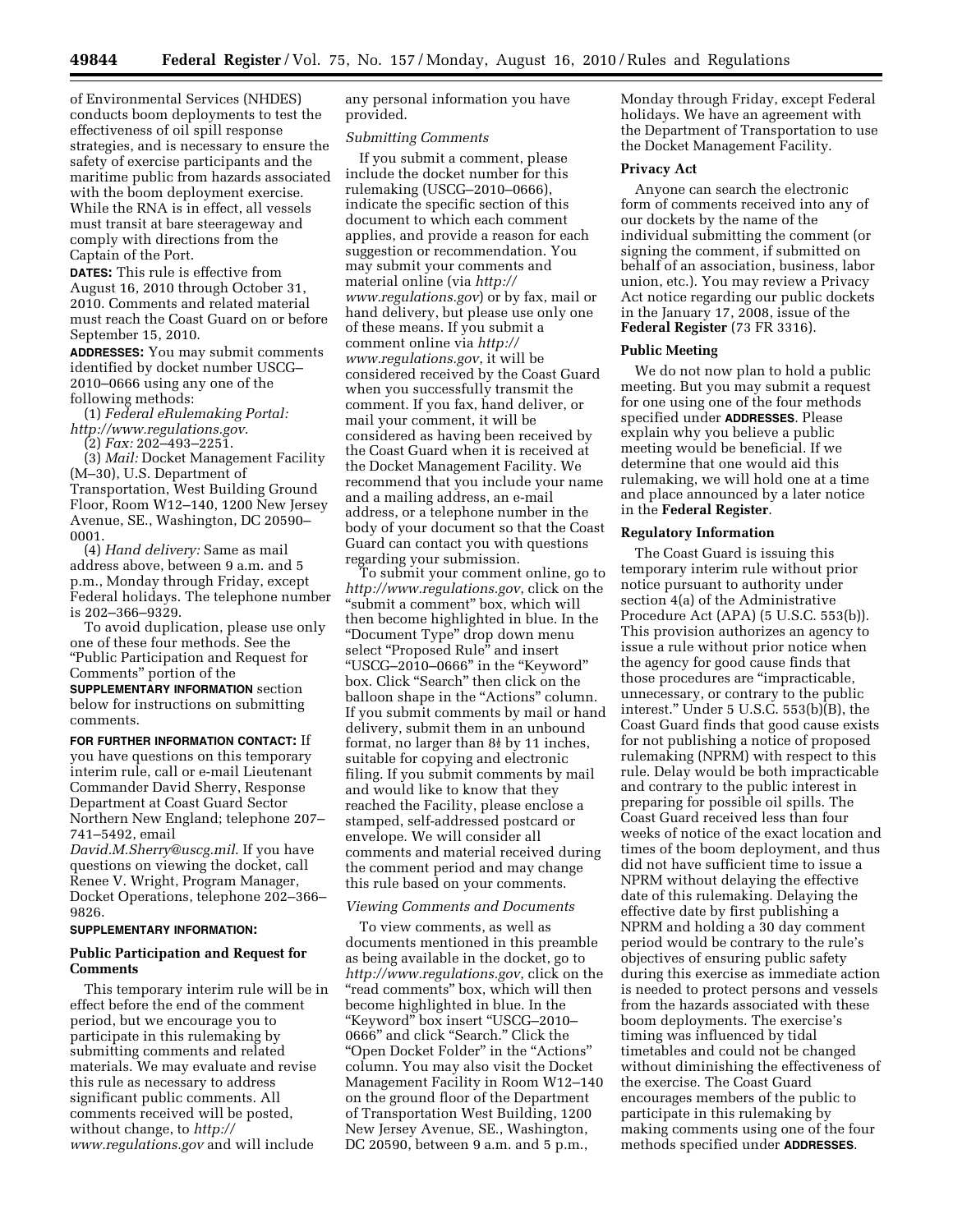Under 5 U.S.C. 553(d)(3), the Coast Guard finds that good cause exists for making this rule effective less than 30 days after publication in the **Federal Register**. In addition to the reasons stated above, any delay in the effective date of this regulation would be contrary to the public interest as immediate action is necessary to protect participants, waterway users, and spectators from the hazards associated with boom deployments on the water.

# **Basis and Purpose**

Maritime response exercises and training events are frequently held within the Captain of the Port Sector Northern New England Zone. The New Hampshire Department of Environmental Services (NHDES) plans to deploy boom, a flotation device used to contain oil, in the waters of Great Bay, NH in the vicinity of Goat Island and Little Bay, New Hampshire on August 25 and 26, 2010 as well as on September 8 and 9, 2010 and October 6 and 7, 2010. These exercises will provide critical data on the effectiveness of geographic response strategies designed to protect sensitive environmental areas in the event of an oil or chemical spill in navigable waters during the maximum tide cycles. To conduct an effective test, boom must be deployed across the waterway during maximum current, a period of approximately four hours when the current averages four to five knots in planned boom deployment locations.

Based on the nature of these tests, the Coast Guard has determined that the boom deployments could pose a risk to participants or waterway users if waterway use is not restricted. This RNA is intended to protect the safety of all waterway users and exercise participants.

For each day of the exercises, waterway use will be restricted for up to an eleven hour period to allow for deployment, testing, and recovery of boom. During these times, vessels may be diverted through an alternate channel, escorted by the on-scene patrol vessels through segments of boom, or could be ordered to wait until the current has subsided and the boom removed to allow for safe passage through the area.

The purpose of this rule is to provide an effective means to ensure the safety of persons and vessels operating in the RNA during these boom deployments. As there will be hazards introduced to the waterway in testing these booming strategies, the Coast Guard determined that measures dictating the speed, route, and times when vessels may transit through the regulated area are necessary

to facilitate safe vessel movement. The Coast Guard and NHDES have taken steps to minimize the impact this exercise will have on local mariners, including altering the deployment test plans to accommodate vessel transits, installing temporary aids to divert traffic around the deployment areas, and providing vessel escorts through the RNA. The RNA measures are intended to accommodate mariners, to the extent possible, while ensuring their and the exercise participants' safety.

#### **Discussion of Rule**

A chartlet depicting the boundaries of the RNA and the boom deployments for each day that the RNA is in effect will be included in the docket where indicated under **ADDRESSES**.

Within the regulated area, boom deployment strategies will be tested in two areas: The first area (Area One) stretches across the Oyster River from Cedar Point to Goat Island and further south to Fox Point; the second area (Area Two) is near the entrance to Little Bay just south of Durham Point and Fox Point. In order to accommodate vessel traffic, the deployment strategy for each area will be spread across two days.

On the first day, boom will be deployed between Goat Island and Fox Point for Area One and just north of rocks marked by the Rock Buoy ''4'' (LLNR 8585) on the western side of the Little Bay entrance for Area Two. On the second day, boom will be deployed north of Goat Island for Area One and, from a point starting 350 feet east of the Rock Buoy "4" (LLNR 8585) to a point southeast on the Fox Point peninsula for Area Two.

For the first day of testing, vessel traffic will be able to transit through the main channel (Area One) until the boom is in place for the maximum current testing; specific times are listed below. During that time, vessel traffic may be diverted to the north of Goat Island with the channel marked by temporary aids. An on-scene patrol vessel will remain east of Goat Island to inform vessels of the temporary channel and boom location.

On the second day of testing, there will be a 350 foot space to the east of the Rock Buoy "4" (LLNR 8585) to accommodate vessel traffic for the duration of the exercise. Additionally, an on-scene patrol vessel will remain in the area to advise mariners of the modified channel and boom location.

For all boom deployment days, NHDES and Coast Guard vessels will be on scene to give notice of this regulation, indicate boom locations, and to escort mariners safely through the RNA. In addition to these safety

measures, all boom will be marked with 32-inch floating balls to make the ends of each boom segment more visible to mariners.

Since the boom strategy testing is located in an area subject to heavy currents, shoaling, and moderate vessel traffic, this regulation is needed to protect spectators, participants, and other waterway users from the extra hazards introduced by the boom deployment. The exercise will occur in three phases on each day: a set-up deployment phase, boom strategy testing during the period of maximum tidal current, and a recovery. Each phase of the exercise is anticipated to take place during the following times on each of the scheduled dates:

(1) Wednesday, August 25 and Thursday, August 26, 2010: Deployment: 6 a.m.–9:30 a.m. Maximum current: 9:30 a.m.–1:30 p.m. Recovery: 1:30 p.m.–5 p.m.

(2) Wednesday, September 8 and Thursday, September 9, 2010: Deployment: 6 a.m.–8:30 a.m. Maximum current: 8:30 a.m.–12:30 p.m. Recovery: 12:30 p.m.–4 p.m.

(3) Wednesday, October 6 and Thursday, October 7, 2010: Deployment: 6 a.m.–7:30 a.m. Maximum current: 7:30 a.m.–11:30 a.m. Recovery: 11:30 a.m.–3 p.m.

All persons and vessels are required to transit the RNA at bare steerageway and in a manner so as to produce no wake for the duration of the enforcement period. The nature of the boom deployment, environmental conditions, and the fact that navigation will be confined to narrow areas in some locations makes transiting the RNA above bare steerageway a hazard to both vessel operators and exercise participants.

During the enforcement period of the regulation, vessel operators must comply with all directions given to them by the Captain of the Port or his designated representative. While boom is being deployed and recovered (times indicated above), vessels that can do so may transit through the RNA at bare steerageway unless instructed otherwise by the Captain of the Port or his designated representative.

While boom is anchored in place during maximum current testing periods, the waterway may be restricted or closed entirely. During these periods (times indicated above), mariners desiring to enter or transit through the RNA must first receive permission from the Captain of the Port or his designated representative. Mariners can request permission to transit from Captain of the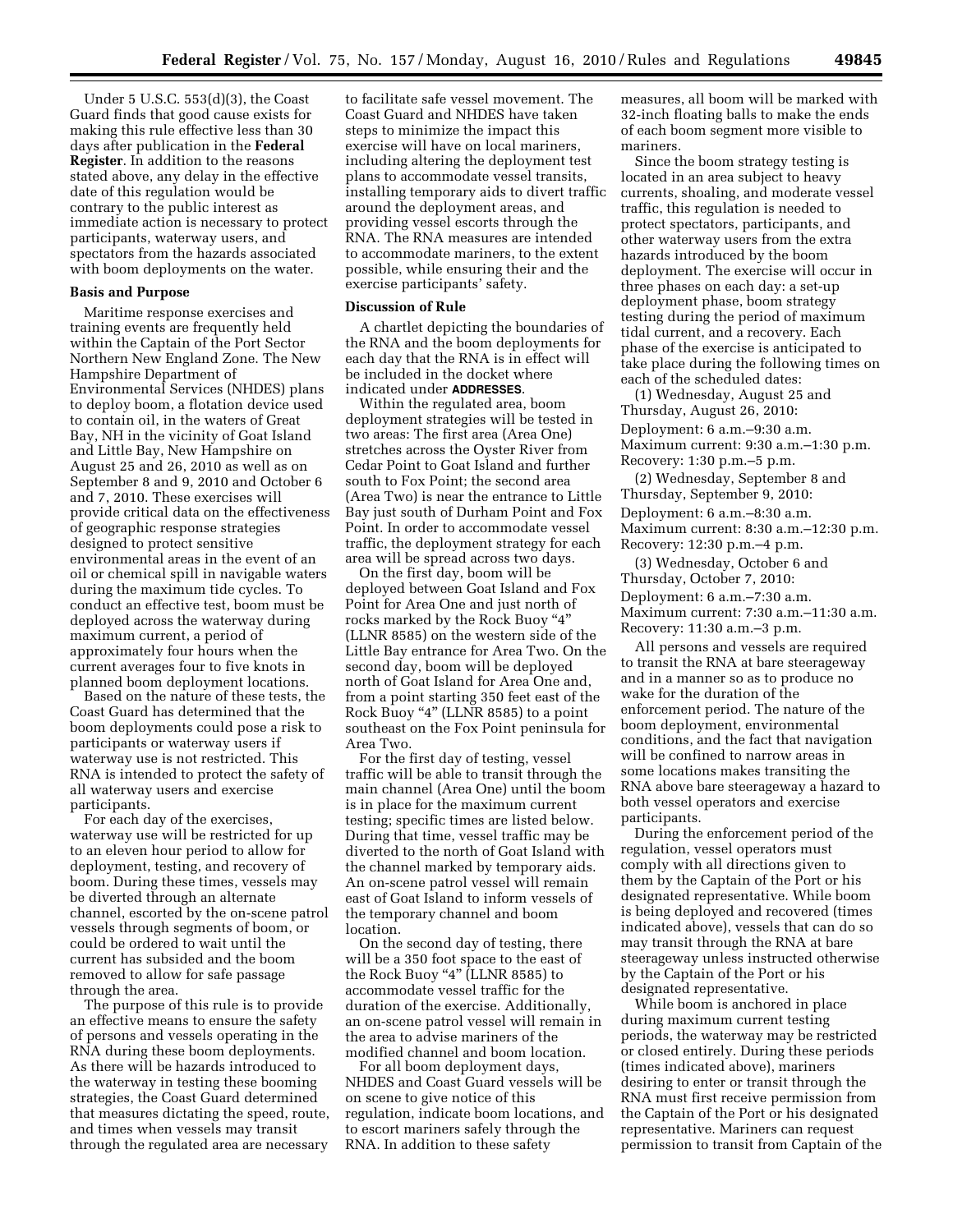Port Sector Northern New England by hailing the Coast Guard On-Scene Commander on VHF channel 16 or by calling (603) 436–4415.

The ''designated representative'' of the Captain of the Port is any Coast Guard commissioned, warrant or petty officer who has been designated by the Captain of the Port to act on his behalf. The representative may be on a Coast Guard vessel, State vessel or other designated craft, or may be on shore and will communicate with vessels via VHF–FM radio or loudhailer. The On-Scene Commander will be a vessel carrying a Captain of the Port designated representative. Members of the Coast Guard and NHDES will be present to inform vessel operators of this regulation as well as to escort them through the regulated area.

The Coast Guard and NHDES will conduct extensive public outreach to notify local businesses, mariners, and agencies of the scheduled boom deployments. Advanced public notifications will also be made to the local maritime community through Local Notice to Mariners and Safety Marine Information Broadcasts.

#### **Regulatory Analyses**

We developed this rule after considering numerous statutes and executive orders related to rulemaking. Below we summarize our analyses based on 13 of these statutes or executive orders.

#### **Regulatory Planning and Review**

This rule is not a significant regulatory action under section 3(f) of Executive Order 12866, Regulatory Planning and Review, and does not require an assessment of potential costs and benefits under section 6(a)(3) of that Order. The Office of Management and Budget has not reviewed it under that Order.

The Coast Guard determined that this rule is not a significant regulatory action for the following reasons: The regulation will be of limited duration, vessels will still be able to navigate through the area, and slowing to bare steerageway will cause only minor delays in mariners' voyages.

# **Small Entities**

Under the Regulatory Flexibility Act (5 U.S.C. 601–612), we have considered whether this rule would have a significant economic impact on a substantial number of small entities. The term "small entities" comprises small businesses, not-for-profit organizations that are independently owned and operated and are not dominant in their fields, and

governmental jurisdictions with populations of less than 50,000.

The Coast Guard certifies under 5 U.S.C. 605(b) that this rule will not have a significant economic impact on a substantial number of small entities. This rule may affect the following entities, some of which may be small entities: The Great Bay Marina, the Little Bay Marina, and the owners or operators of vessels intending to transit or anchor in the RNA during the enforcement period.

This regulation will not have a significant economic impact on a substantial number of small entities for the following reasons: It is of limited duration, vessels will still be able to navigate through the area, and mariners will be given prior notice to plan for the waterway restriction. Additionally, prior to the enforcement period of this rule, the Coast Guard will issue notice of the time and location of the RNA through a Local Notice to Mariners and Safety Marine Information Broadcast.

#### **Assistance for Small Entities**

Under section 213(a) of the Small Business Regulatory Enforcement Fairness Act of 1996 (Pub. L. 104–121), we offer to assist small entities in understanding the rule so that they can better evaluate its effects on them and participate in the rulemaking process.

Small businesses may send comments on the actions of Federal employees who enforce, or otherwise determine compliance with, Federal regulations to the Small Business and Agriculture Regulatory Enforcement Ombudsman and the Regional Small Business Regulatory Fairness Boards. The Ombudsman evaluates these actions annually and rates each agency's responsiveness to small business. If you wish to comment on actions by employees of the Coast Guard, call 1– 888–REG–FAIR (1–888–734–3247). The Coast Guard will not retaliate against small entities that question or complain about this rule or any policy or action of the Coast Guard.

# **Collection of Information**

This rule calls for no new collection of information under the Paperwork Reduction Act of 1995 (44 U.S.C. 3501– 3520).

## **Federalism**

A rule has implications for federalism under Executive Order 13132, Federalism, if it has a substantial direct effect on State or local governments and would either preempt State law or impose a substantial direct cost of compliance on them. We have analyzed this rule under that Order and have

determined that it does not have implications for federalism.

### **Unfunded Mandates Reform Act**

The Unfunded Mandates Reform Act of 1995 (2 U.S.C. 1531–1538) requires Federal agencies to assess the effects of their discretionary regulatory actions. In particular, the Act addresses actions that may result in the expenditure by a State, local, or tribal government, in the aggregate, or by the private sector of \$100,000,000 (adjusted for inflation) or more in any one year. Though this rule will not result in such an expenditure, we do discuss the effects of this rule elsewhere in this preamble.

## **Taking of Private Property**

This rule will not cause a taking of private property or otherwise have taking implications under Executive Order 12630, Governmental Actions and Interference with Constitutionally Protected Property Rights.

#### **Civil Justice Reform**

This rule meets applicable standards in sections 3(a) and 3(b)(2) of Executive Order 12988, Civil Justice Reform, to minimize litigation, eliminate ambiguity, and reduce burden.

#### **Protection of Children**

We have analyzed this rule under Executive Order 13045, Protection of Children from Environmental Health Risks and Safety Risks. This rule is not an economically significant rule and does not create an environmental risk to health or risk to safety that may disproportionately affect children.

# **Indian Tribal Governments**

This rule does not have tribal implications under Executive Order 13175, Consultation and Coordination with Indian Tribal Governments, because it does not have a substantial direct effect on one or more Indian tribes, on the relationship between the Federal Government and Indian tribes, or on the distribution of power and responsibilities between the Federal Government and Indian tribes.

### **Energy Effects**

We have analyzed this rule under Executive Order 13211, Actions Concerning Regulations That Significantly Affect Energy Supply, Distribution, or Use. We have determined that it is not a "significant" energy action'' under that order because it is not a ''significant regulatory action'' under Executive Order 12866 and is not likely to have a significant adverse effect on the supply, distribution, or use of energy. The Administrator of the Office